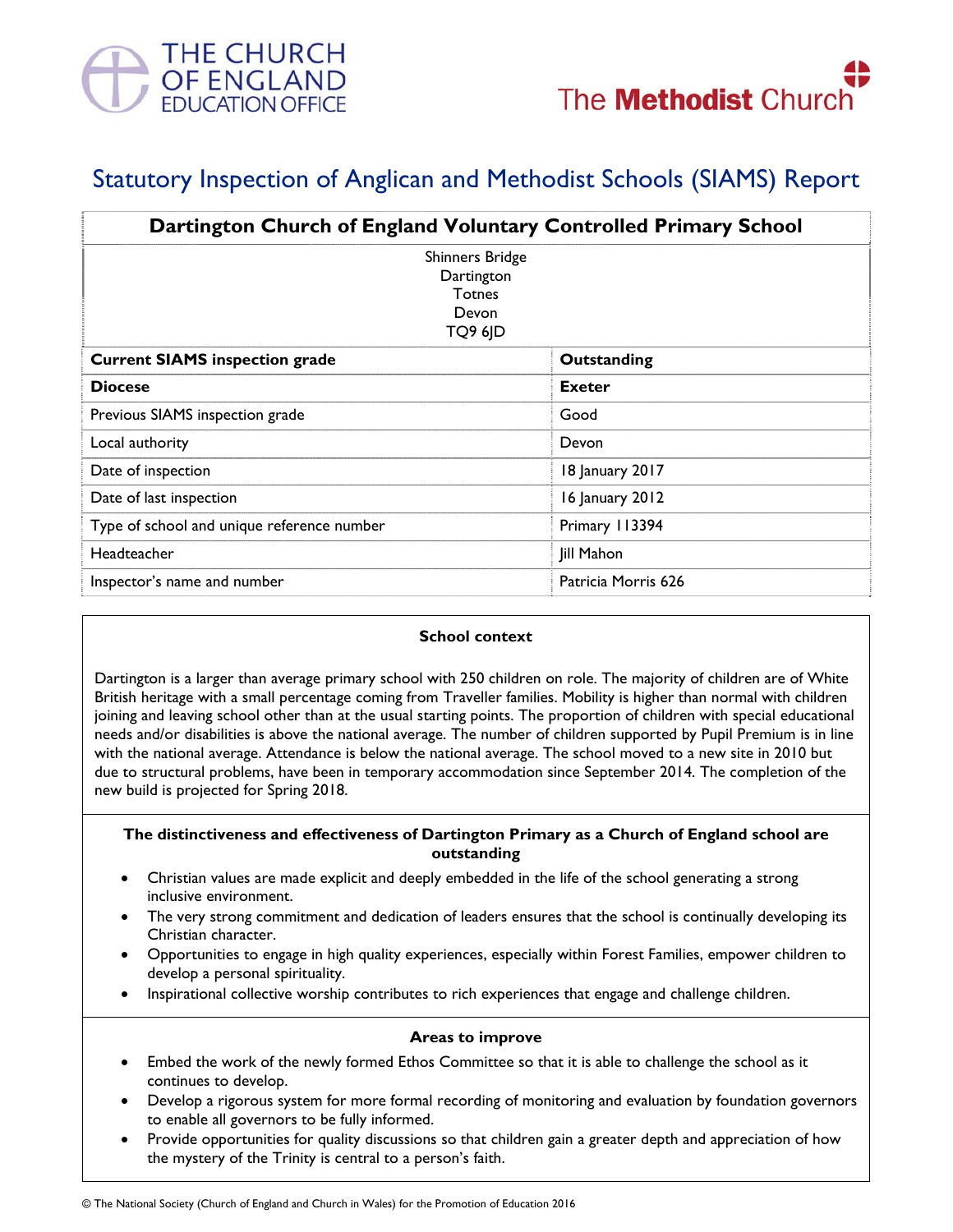# **The school, through its distinctive Christian character, is outstanding at meeting the needs of all learners**

Four core Christian values are deeply embedded in the life of the school and underpin all the school does. They are extremely well supported by a further ten values each represented by a Forest Family consisting of family groups from across both key stages. Children speak animatedly of values and their very good behaviour and attitudes reflect how much they are a natural part of their lives. Forest Family sessions are invaluable in endorsing the Christian character of the school. They are regularly used to explore themes linked to values and generate excellent opportunities for children's spiritual development. For example, children used natural materials to weave individual heart mobiles and placed prayers inside to hang in classrooms while personalised wooden circles inscribed with a value decorate prayer trees in reflection areas in classrooms. Similar activities extend to less structured times during the school day such as playtimes, named Out'N'About, which is modelled on the early years approach. The wealth of creative activities available at these times not only enable children to enrich independent learning but also to endorse core values which are apparent in the way they collaborate. Children have a very good sense of spirituality that is enhanced through the Windows, Mirrors, Doors programme and is strongly supported through the Thrive approach, which impacts on children's self-esteem and confidence. The Christian ethos is reflected in exceptional inclusive relationships where all children are nurtured as individuals. Staff know children extremely well and provide exemplary support whatever their needs. Consequently, children feel safe and valued, recognising they are special in the eyes of God. Such attitudes contribute to the way new children are welcomed to the school throughout the year and refugee families who have come to live in the area. For example, one child went home and learnt how to say 'hello' in Arabic to encourage them to feel part of the school family. Religious education (RE) contributes notably to the Christian character of the school and children's spiritual development. Children are fully aware that Christianity is a multi-cultural world faith and show respect for diversity and difference in other faith communities. They are excited and challenged in lessons and this is reflected in the depth of children's answers to high quality questions. Attainment is well monitored and in line with other core subjects. Attendance continues to be a challenge but the leaders work in conjunction with the education welfare officer (EWO) who acknowledges they are doing all they can to implement successful strategies to increase attendance.

# **The impact of collective worship on the school community is outstanding**

Collective worship is highly valued by the school community and is instrumental in supporting the Christian distinctiveness of the school. Worship has played a pivotal role as a time of coming together to celebrate God's love during the recent disruptive times of changing accommodation. Leaders have worked hard to ensure the upheaval can be a positive experience to establish children's understanding that they are part of God's family wherever they worship. The current temporary hall is very challenging with poor acoustics and many draughts. However, joyous singing, children's smiles and their enthusiastic engagement all contribute to the warmth emulated in celebrating a special time with God. They have a profound understanding of the difference between assembling together and the elements necessary for worship. Christian values based on the teachings of Jesus form the foundation of worship. Children strongly believe that 'Christian values help us to be the best we can be'. They are thoroughly engaged in worship and lead many aspects. Prayer has an especially important role. The Lord's Prayer is said and sign language is used, enabling children to really think about what it means. Children write and share their own prayers as individuals and each class take turns in developing a prayer together to share in worship. It then becomes the prayer of the week and is used in every class worship as well as being included in weekly newsletters as an opportunity to share at home. There are very strong links with the local church and team ministry generating a mutually beneficial partnership. Children visit the church for special celebrations in the church year and to support units of work in religious education. An 'Open the Book' team are particularly valued and impact on children's understanding of Bible stories by involving them in role-play. Worship effectively contributes to children's spiritual development through outdoor reflective spaces and an outside altar decorated with well-used prayer flags. Forest Family sessions also provide rich opportunities for prayer and reflection time by ensuring they are an innate part of the meeting. Children's understanding of the Trinity is less secure although they have a simple comprehension of God as Father, Son and Holy Spirit. Worship is well planned and involves staff, clergy and a governor. More stakeholders have become involved in monitoring and evaluating worship and regular reflection is ensuring that worship evolves. This is reflected in the important part it plays in such experiences as Forest Family sessions. However, most of this assessment is informal and leaders recognise the importance of making this more rigorous and formal.

# **The effectiveness of the leadership and management of the school as a church school is outstanding**

The headteacher provides exceptionally effective leadership. She has a clear vision that is well articulated and contributes to creating a Christian environment in which children are nurtured and prepared for future life. Her passion and commitment to do the best for the children in her care, within a Christian ethos, ensures that Christian values are embedded in school life. The deep rooted and meaningful ethos embraces the whole school community.